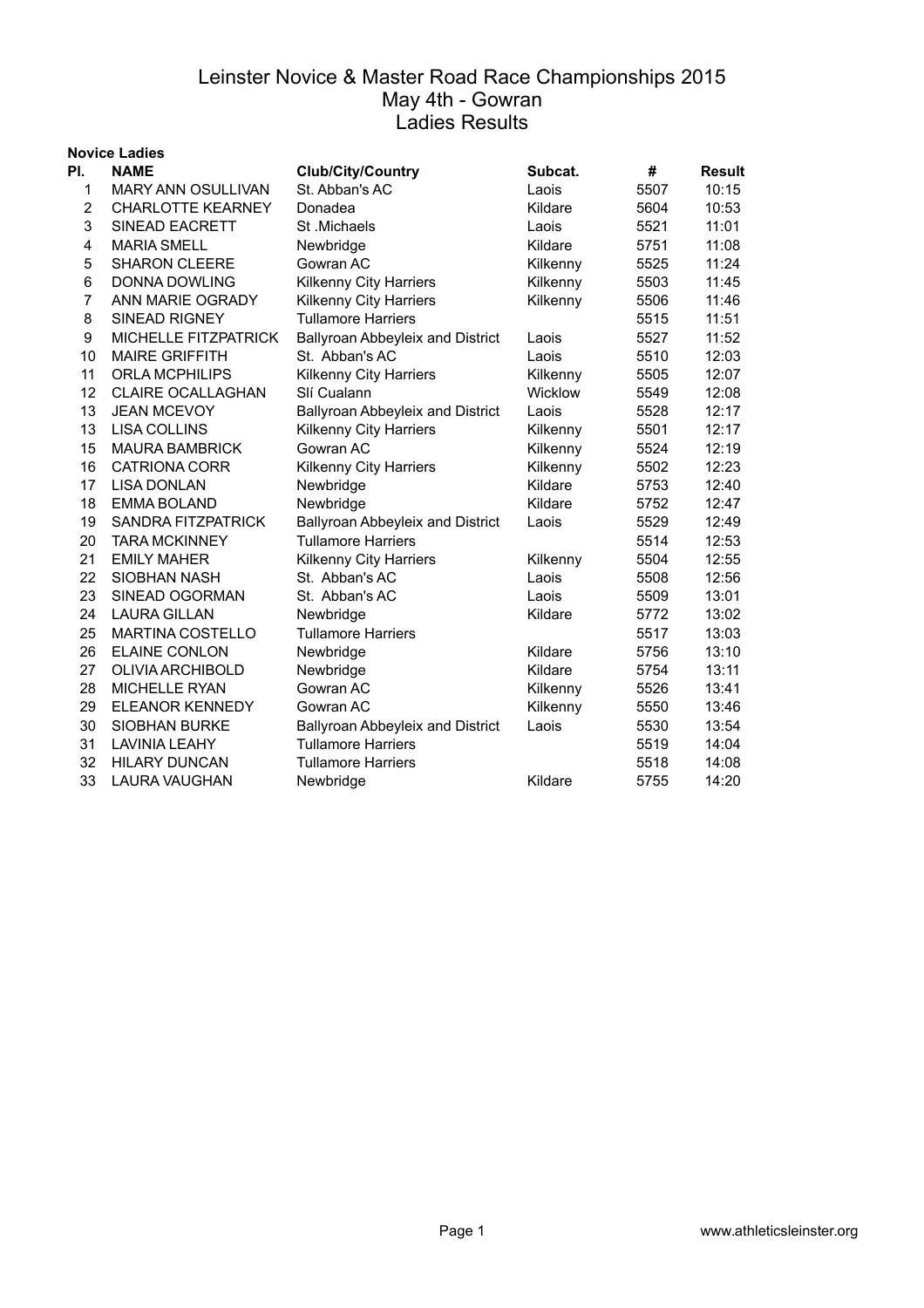#### **Novice Ladies Club Team Results**

| <b>Place</b>                | <b>Team name</b>                   | <b>Points</b>  |
|-----------------------------|------------------------------------|----------------|
|                             | <b>1 Kilkenny City Harriers</b>    | 37             |
| DONNA DOWLING               |                                    | 6              |
| ANN MARIE OGRADY            |                                    | $\overline{7}$ |
| <b>ORLA MCPHILIPS</b>       |                                    | 11             |
| <b>LISA COLLINS</b>         |                                    | 13             |
|                             | 2 St. Abban's AC                   | 56             |
| <b>MARY ANN OSULLIVAN</b>   |                                    | 1              |
| <b>MAIRE GRIFFITH</b>       |                                    | 10             |
| SIOBHAN NASH                |                                    | 22             |
| SINEAD OGORMAN              |                                    | 23             |
|                             |                                    |                |
|                             | 3 Newbridge                        | 63             |
| <b>MARIA SMELL</b>          |                                    | 4              |
| <b>LISA DONLAN</b>          |                                    | 17             |
| <b>EMMA BOLAND</b>          |                                    | 18             |
| <b>LAURA GILLAN</b>         |                                    | 24             |
|                             |                                    |                |
|                             | 4 Ballyroan Abbeyleix and District | 71             |
| <b>MICHELLE FITZPATRICK</b> |                                    | 9              |
| <b>JEAN MCEVOY</b>          |                                    | 13             |
| <b>SANDRA FITZPATRICK</b>   |                                    | 19             |
| <b>SIOBHAN BURKE</b>        |                                    | 30             |
|                             |                                    |                |
|                             | 5 Tullamore Harriers A.C.          | 84             |
| <b>SINEAD RIGNEY</b>        |                                    | 8              |
| <b>TARA MCKINNEY</b>        |                                    | 20             |
| <b>MARTINA COSTELLO</b>     |                                    | 25             |
| LAVINIA LEAHY               |                                    | 31             |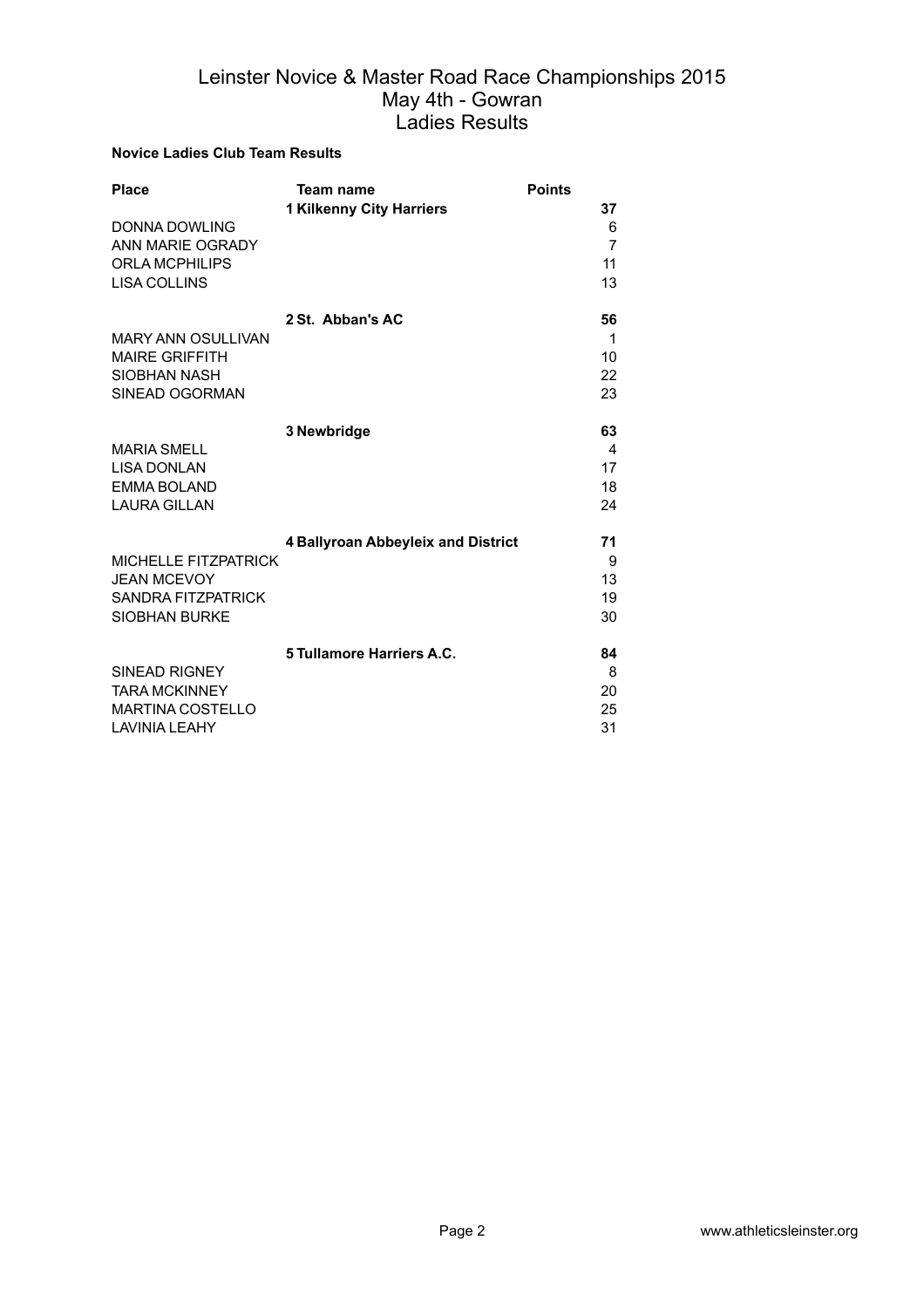#### **Masters Ladies Pl. NAME Club/City/Country Cat. Subcat. # Result** SHARON GRANT Portlaoise Athletic Club Laois 5614 10:44 PAULA GRANT Portlaoise Athletic Club Laois 5615 10:57 3 SUSAN FOOT Slí Cualann CO35 Female Wicklow 5766 11:27 EMILIA DAN Dunboyne O45 Female Meath 5786 11:30 COLETTE ENGLISH. St. Abban's AC O35 Female Laois 5511 11:33 AISLING SMYTH Slí Cualann O35 Female Wicklow 5768 11:38 7 MONICA CORCORAN St Michaels AC **CONFERENT CONTENT CONTRACT 11:41** Laois 5602 11:41 MICHELLE MULLANEY Tullamore Harriers O35 Female Offaly 5609 11:52 NITA MCLOUGHLINN Tullamore Harriers O35 Female Offaly 5610 12:11 URSULA BYRNE Dunshaughlin O45 Female Meath 5788 12:14 11 ANNEMARIE KENNY SIí Cualann COSS Female Wicklow 5767 12:15 12 MARGO DOWLING St. Abban's AC Channel Control Care and Laois 5621 12:30 13 PAMELA POWER Portlaoise Athletic Club Laois 5616 12:38 ELYSIA MCCORMAC Tullamore Harriers O35 Female Offaly 5611 12:49 15 LINDA FAY **St. Abbans** CO35 Female Wicklow 5513 12:50 MARTINA CONLON Tullamore Harriers O35 Female Offaly 5608 12:53 17 MARY DALY **Tullamore Harriers** 050 Female Offaly 5605 13:01 18 JEAN OKENNEDY SII Cualann COSO Female Wicklow 5784 13:09 MAIREAD MOORE St. Abban's AC Laois 5622 13:10 MARY GALVIN Tullamore Harriers O50 Female Offaly 5606 13:19 UNA MULLEN Tullamore Harriers O35 Female Offaly 5613 13:21 22 UNA REILLY **Liffey Valley AC** 660 Female Dublin 5794 13:25 NIAMH KAVANAGH Portlaoise Athletic Club Laois 5619 13:33 24 NORAH MCGRATH Portlaoise Athletic Club Contract Laois 5618 13:36 KATE BERMINGHAM St. Abban's AC Laois 5625 13:45 THERESA KELLY St. Abban's AC Laois 5512 13:46 MAGS GRENNAN Tullamore Harriers O35 Female Offaly 5612 14:00 28 BB KENNY Slí Cualann CO35 Female Wicklow 5770 14:01 DEIRDRE BRENNAN St. Abban's AC Laois 5624 14:04 MARY BOYLAN St. Abban's AC Laois 5620 14:09 ANN NICHOL St. Abban's AC O35 Female Laois 5623 14:42 32 DOLORES GILLILAND SI Cualann COSS Female Wicklow 5771 14:57 CAROLINE BRENNAN St. Abban's AC O45 Female Laois 5574 15:49 NUALA ARRIGAN Portlaoise Athletic Club Laois 5617 16:46 **Masters Ladies O35 Female**

| PI. | <b>NAME</b>              | <b>Club/City/Country</b>  | Cat.                   | Subcat.        | #    | <b>Result</b> |
|-----|--------------------------|---------------------------|------------------------|----------------|------|---------------|
|     | SUSAN FOOT               | SIí Cualann               | O <sub>35</sub> Female | Wicklow        | 5766 | 11:27         |
| 2   | COLETTE ENGLISH.         | St. Abban's AC            | O <sub>35</sub> Female | Laois          | 5511 | 11:33         |
| 3   | <b>AISLING SMYTH</b>     | SIí Cualann               | O <sub>35</sub> Female | Wicklow        | 5768 | 11:38         |
| 4   | <b>MICHELLE MULLANEY</b> | <b>Tullamore Harriers</b> | O <sub>35</sub> Female | Offalv         | 5609 | 11:52         |
| 5   | NITA MCLOUGHLINN         | <b>Tullamore Harriers</b> | O35 Female             | Offaly         | 5610 | 12:11         |
| 6   | <b>ANNEMARIE KENNY</b>   | Slí Cualann               | O <sub>35</sub> Female | Wicklow        | 5767 | 12:15         |
|     | ELYSIA MCCORMAC          | <b>Tullamore Harriers</b> | O <sub>35</sub> Female | Offaly         | 5611 | 12:49         |
| 8   | LINDA FAY                | St. Abbans                | O35 Female             | <b>Wicklow</b> | 5513 | 12:50         |
| 9   | <b>MARTINA CONLON</b>    | Tullamore Harriers        | O <sub>35</sub> Female | Offaly         | 5608 | 12:53         |
| 10  | <b>UNA MULLEN</b>        | Tullamore Harriers        | O <sub>35</sub> Female | Offaly         | 5613 | 13:21         |
| 11  | <b>MAGS GRENNAN</b>      | <b>Tullamore Harriers</b> | O <sub>35</sub> Female | Offaly         | 5612 | 14:00         |
| 12  | <b>BB KENNY</b>          | Slí Cualann               | O <sub>35</sub> Female | Wicklow        | 5770 | 14:01         |
| 13  | ANN NICHOL               | St. Abban's AC            | O <sub>35</sub> Female | Laois          | 5623 | 14:42         |
| 14  | <b>DOLORES GILLILAND</b> | SIí Cualann               | O <sub>35</sub> Female | Wicklow        | 5771 | 14:57         |
|     |                          |                           |                        |                |      |               |